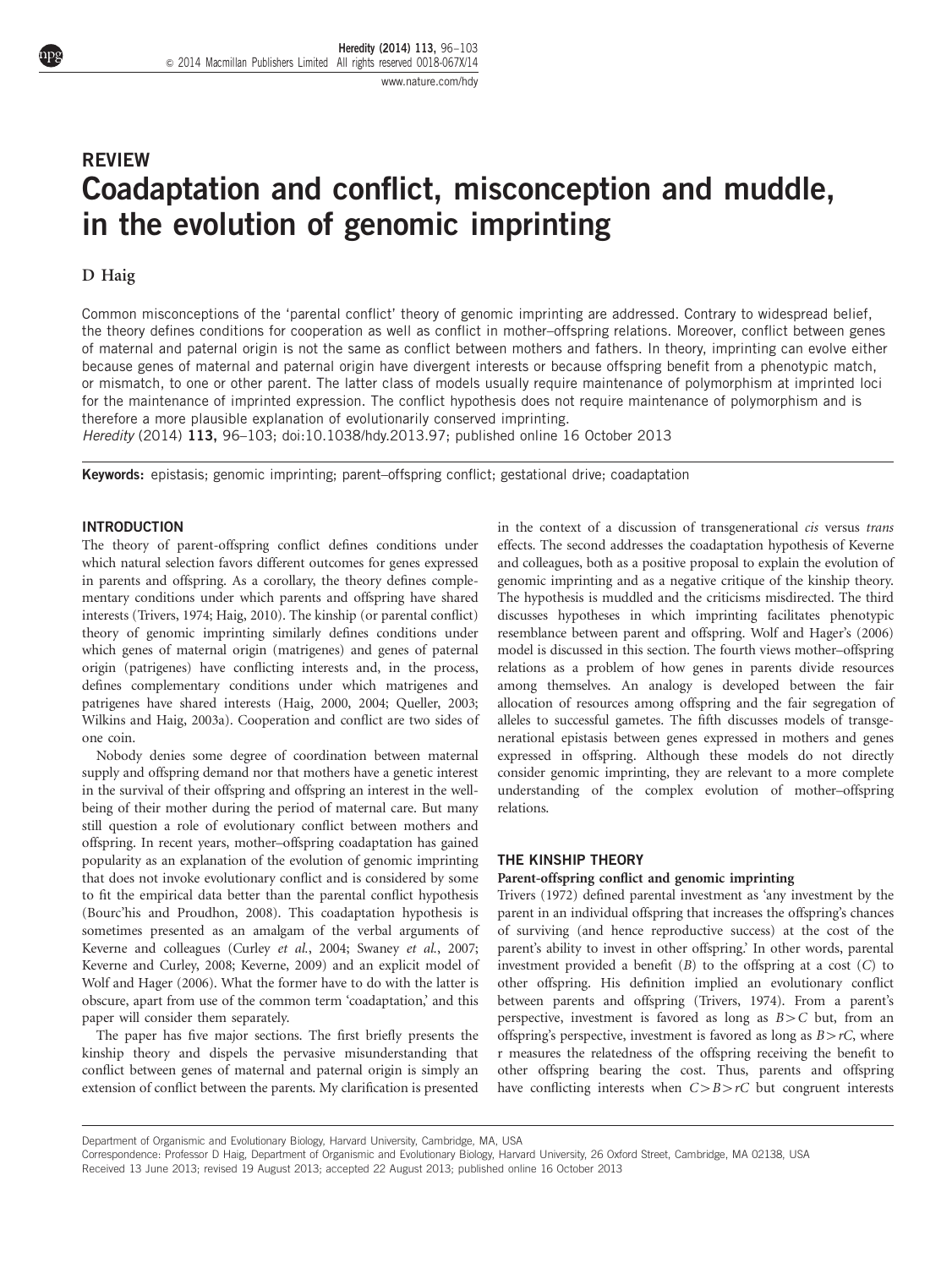<span id="page-1-0"></span>when  $B < C$  (both agree the cost is too great) or  $B > rC$  (both agree the benefit justifies the cost).

The kinship theory of genomic imprinting was initially developed in the context of mother–offspring relations [\(Haig and Westoby,](#page-7-0) [1989\)](#page-7-0) but generalizes to all interactions among kin [\(Haig, 1997a\)](#page-7-0). As [Haig and Graham \(1991](#page-7-0)) noted, natural selection can favor imprinted expression 'whenever an individual's interactions are asymmetric with respect to maternal- and paternal-side relatives.' Different probabilities that individuals share genes of maternal or paternal origin break the symmetry of selective forces acting on matrigenes and patrigenes and thus favor the evolution of genomic imprinting.

With respect to genes that influence nutrient transfers from mothers, the value of r differs for matrigenes and patrigenes of offspring. Specifically,  $r_m > r_p$  because mothers sometimes have offspring by multiple fathers. Therefore, incremental investment is favored by patrigenes but opposed by matrigenes whenever  $r<sub>m</sub>C> B>r<sub>p</sub>C$ . Matrigenes and patrigenes 'agree' about maternal investment outside this zone of conflict [\(Haig, 1992, 2010](#page-7-0)).

The theory has also been proposed to explain imprinted expression of genes that regulate communal warmth ([Haig, 2008](#page-7-0)), communal care of offspring (U[beda and Gardner, 2011\)](#page-7-0), and hygienic behavior (Haig and Úbeda, 2011). An important property of the theory is that imprinted expression is evolutionarily stable in the absence of genetic polymorphism (Ú[beda and Haig, 2003](#page-7-0); [Van Cleve](#page-7-0) et al., 2010; [Brandvain](#page-7-0) et al., 2011).

Phenotypic conflict between matrigenes and patrigenes is the outward manifestation of allelic competition. This distinction, between conflict and competition [\(Cosmides and Tooby, 1981](#page-7-0)), can be illustrated with an analogy. A chess game involves conflict between black and white pieces, but a chess tournament involves competition between contestants who play both black and white and who adopt different strategies in the two roles. Similarly, conflict between matrigenes and patrigenes is the outward manifestation of competition among alleles that are sometimes matrigenes and sometimes patrigenes. Imprinted expression can be viewed as a conditional strategy of an allele that adopts matrigenic and patrigenic roles in different rounds of an evolutionary tournament [\(Haig, 1997a;](#page-7-0) Ú[beda and](#page-7-0) [Haig, 2003](#page-7-0)). Natural selection favors imprinted expression when conditional (imprinted) strategies outperform unconditional (unimprinted) strategies.

## Transgenerational cis versus trans effects

A pervasive misunderstanding of the kinship hypothesis conflates conflict between matrigenes and patrigenes of offspring with conflict between mothers and fathers. This subsection explains why the two kinds of conflict are conceptually and quantitatively distinct.

[Haig and Westoby \(1989](#page-7-0)) proposed that parent-specific gene expression (PSGE) has evolved because genes of maternal and paternal origin have conflicting interests with respect to how much mothers should invest in offspring. Our paper attracted little immediate attention and subsequent publications abandoned use of PSGE in favor of imprinting, but it is worth explaining my initial misgivings about use of 'imprinting'. Our aim was to explain why some genes are expressed differently when inherited from a mother or father. We viewed differential expression as an adaptation of the differentially-expressed gene rather than of the genes that encoded the machinery causally responsible for differential expression. In other words, PSGE was presented as an adaptation of the 'imprinted' gene not of the genes doing the 'imprinting'. For this reason, I have been careful to describe the conflict that underlies PSGE as existing between maternally-derived and paternally-derived genes of offspring rather than between mothers' and fathers' genes. This may seem semantic quibbling but reflects an evolutionarily significant distinc-tion ([Haig, 1992; Burt and Trivers, 1998](#page-7-0); Ú[beda and Haig, 2003](#page-7-0)).

Consider an epigenetic modification of a sequence that occurs in a parental germline but affects expression of the sequence in offspring. The modification can be considered to be determined by *cis* effects, intrinsic to the sequence, and trans effects, determined by the products of other genes. Natural selection acts differently on allelic variation in parents responsible for cis and trans effects experienced by offspring. Suppose a parent is heterozygous for alleles at an imprinted locus that differ in their imprinting status because of cis effects. Such effects will segregate among the parent's offspring depending on which allele each offspring inherits. Therefore, alleles associated with transgenerational cis effects evolve to favor offspring with their copies over offspring without. The cis effect could either establish an epigenetic mark (Figure 1a) or protect from an epigenetic mark (Figure 1b).

Suppose instead that the parent is heterozygous for alleles at an imprinting locus that affects in trans the expression in offspring of an imprinted locus. If a trans-acting allele causes the same modification of both alleles at the imprinted locus in the parent, then all of the parent's offspring will inherit the same imprint (Figure 1c). If a transacting allele causes allele-specific modifications at the imprinted locus, then the trans effects will segregate among offspring independently of alleles at the trans-acting locus provided that modifying and modified loci are unlinked (Figure 1d). Therefore, loci responsible for transgenerational trans effects evolve to maximize the aggregate fitness of all the parent's offspring.

[Haig and Westoby \(1989](#page-7-0)) assumed that the evolutionary interests of cis factors would tend to prevail over the interests of trans factors in the control of PSGE. Our reasoning was that trans factors would affect the expression of many genes, not just those with PSGE, but cis factors would be specific to a single gene. Over evolutionary time, the



Figure 1 An allele (black dot, B) at an 'imprinting' locus expressed in a parental germline epigenetically modifies sequences at an 'imprinted' locus. The imprint (white dot) subsequently determines expression in offspring. (a)  $B$  acts in  $cis$  to establish an imprint.  $B$  and the imprint are co-inherited. (b)  $B$  acts in  $cis$  to block an imprint.  $B$  and the absence of imprint are co-inherited. (c)  $B$  acts in *trans* to establish an imprint. All gametes receive the same imprint. (d)  $B$  acts in *trans* to establish an allele-specific imprint at an unlinked locus.  $B$  and the imprint segregate independently to offspring.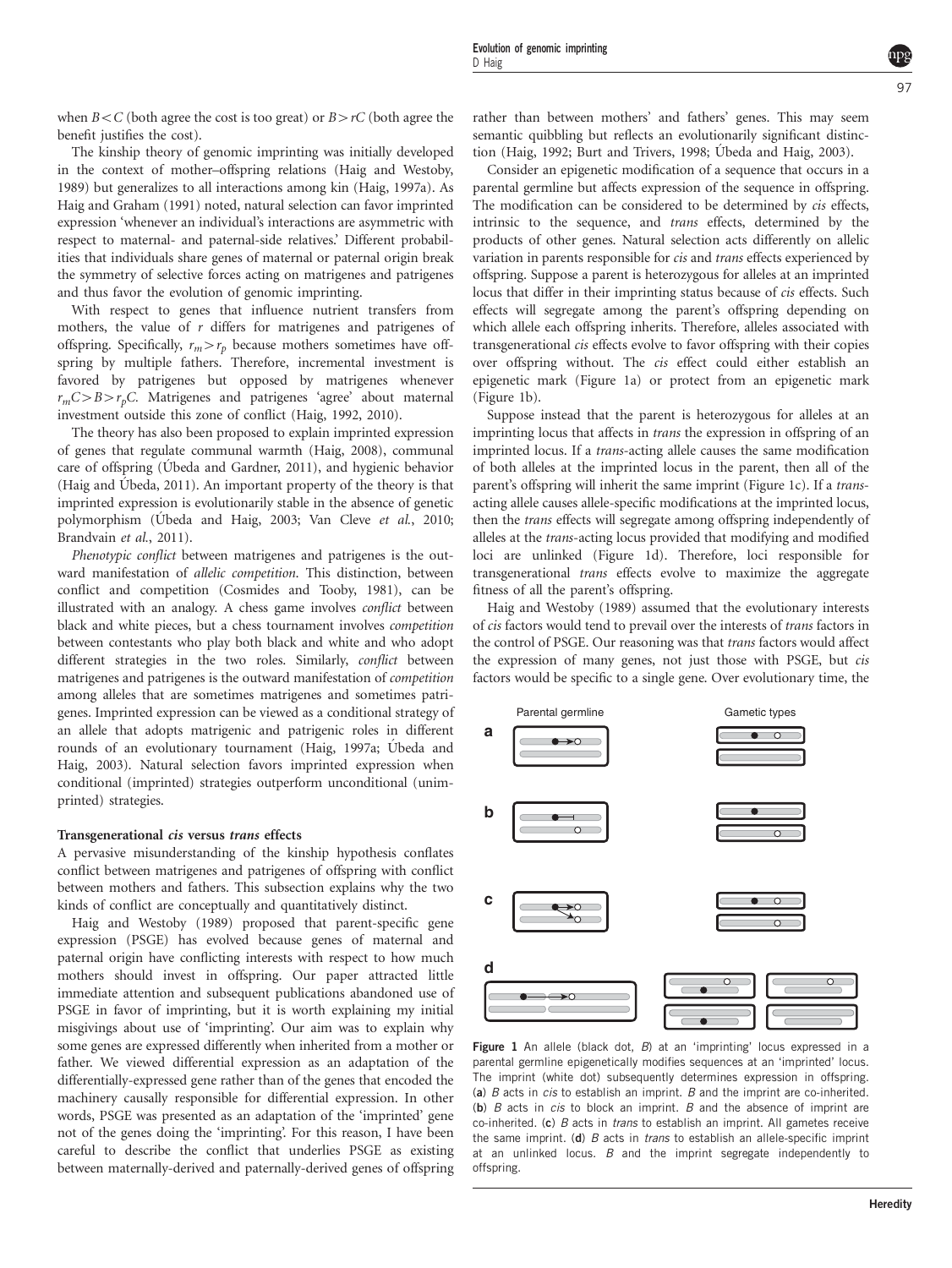sequence of each imprinted gene would evolve to be recognized (or ignored) by the imprinting machinery. Specificity would reside in *cis* rather than trans. Consistent with this expectation, the local DNA sequence is the primary determinant of where methylation occurs in the mammalian genome ([Lienert](#page-7-0) et al., 2011).

The distinction between *cis* and *trans* effects on PSGE has been expressed in various ways. [Haig \(1992, 1999](#page-7-0)) distinguished the interests of genes in mothers (maternal interests) from the interests of maternally-derived genes in offspring (madumnal interests), with a similar distinction between the interests of genes in fathers (paternal interests) and paternally-derived genes in offspring (padumnal interests). [Queller \(2003\)](#page-7-0) proposed matrigenic and patrigenic as euphonious synonyms of madumnal and padumnal. [Spencer and Williams](#page-7-0) [\(1997](#page-7-0)) contrasted gametic (cis) and genotypic (trans) modifiers. [Burt](#page-7-0) [and Trivers \(1998](#page-7-0)) described conflict between imprinting genes and imprinted genes (also see [Wilkins, 2005](#page-7-0); [Wolf and Wade, 2009](#page-7-0)). [Van](#page-7-0) [Cleve and Feldman \(2007](#page-7-0)) distinguish cis-acting and trans-acting modifiers. The key theoretical distinction is whether an allele's effects discriminate among sibs on the basis of whether an offspring inherits the allele, not whether the allele is expressed in the parent or offspring generation.

Epigenetic modifications in cis and trans are subject to divergent selection when a modification occurs in parents but has its effect in offspring. Epigenetic modifications with effects in the same generation are not subject to divergent selection. A modification with effects on parental survival affects the fitness of all parental genes equally whether modifications occur in *cis* or *trans*. Similarly, a modification that occurs in offspring with effects on offspring survival affects the fitness of all offspring genes equally whether modifications occur in cis or trans.

## COADAPTATION VERSUS CONFLICT

### What is the hypothesis?

The coadaptation 'hypothesis' was first presented in a discussion of the effects of mutations that inactivate the padumnal copy of Peg3 in mice ([Curley](#page-7-0) et al., 2004). Peg3 influences food intake and milk letdown when expressed in mothers, and placental uptake of nutrients and suckling when expressed in offspring. [Curley](#page-7-0) et al. (2004) wrote: 'The significance of these coadaptive traits being synchronized in mother and offspring by the same paternally expressed imprinted gene ensures that offspring that have extracted 'good' maternal nurturing will themselves be both well provisioned and genetically predisposed towards 'good' mothering.' No reasons were given why the sentence could not be written with maternally-expressed imprinted or unimprinted substituted for paternally-expressed imprinted.

In a subsequent paper, [Keverne and Curley \(2008](#page-7-0)) proposed that monoallelic expression has evolved because it increases the rate at which favorable mutations are fixed by natural selection. Adaptation is faster, it was claimed, when a gene is paternally expressed because a successful male can sire more offspring than any individual female. This hypothesis does not explain the direction of imprinting, because monoallelic maternal expression in males would provide the same benefit, nor does it explain why some genes, but not others, should be imprinted, because the purported advantage of monoallelic expression applies equally well (or poorly) to any adaptive process, not just maternal-offspring coadaptation.

The hypothesis of Keverne and colleagues boils down to a statement that mother and offspring have shared interests (nobody disputes this) but then fails to explain why this favors the evolution of parent-specific expression. However, they also present reasons to reject the parental-conflict hypothesis based on perceived inconsistencies between its predictions and the empirical evidence. Their critique has two prongs. First, most imprinting marks are established in maternal germlines and are therefore under maternal control. Second, imprinted genes affect the provision of resources by mothers as well as the demand for resources by offspring. The maternal bias in 'control' of imprinting will be addressed in the next subsection and imprinting of genes for maternal care in the subsequent subsection.

#### Maternal biases in imprinting

[Reik and Walter \(2001](#page-7-0)) observed that twelve out of fourteen imprinted genes possessed imprinting control regions (ICRs) that were methylated in the maternal rather than the paternal germline. These included loci that were both padumnally and madumnally silent. This bias is compatible with the kinship theory once one adopts the cis perspective of imprinted genes rather than the trans perspective of imprinting genes. From the cis perspective, an allele's optimal strategy is to act differently in madumnal and padumnal roles but it does not matter whether this strategy is achieved by methylation in maternal or paternal germlines. Natural selection can act at cross purposes on cis- and trans-acting factors. Therefore, imprinted alleles will evolve to achieve differential expression by whatever mechanisms, in whichever germline, are resistant to modification by selection on trans-acting factors.

DNA of the sperm pronucleus is subject to programmed demethylation by maternal factors deposited in the oocyte. [Reik and Walter](#page-7-0) [\(2001](#page-7-0)) proposed that demethylation evolved as a maternal adaptation to remove paternal imprints. Therefore, they argued, differential methylation has been evolutionarily difficult to maintain in paternal germlines and most imprinted genes achieve imprinted expression via methylation in the maternal germline. In other words, maternal transacting factors have been selected to demethylate the sperm pronucleus. As a countermeasure, imprinted loci have evolved to establish differential methylation in the pronucleus that it is not subject to demethylation.

A complementary hypothesis was presented by [Wilkins and Haig](#page-7-0) [\(2002](#page-7-0)). We showed that paternal trans-acting factors are selected to remove imprints established in paternal germlines when mating is sufficiently monogamous but maternal trans-acting factors are never selected to remove imprints established in maternal germlines. Therefore, maternal imprints are more evolutionarily stable than paternal imprints and the former will tend to replace the latter.

Mutational biases could also contribute to a tendency for control of imprinted expression to be transferred from paternal to maternal germlines. Methylated cytosines are subject to deamination, with substitution of a thymine for the original cytosine. Cytosines become methylated prenatally in prospermatogonia but postnatally in growing oocytes. Therefore, methylated cytosines have more opportunities to mutate to thymine in paternal germlines than maternal germlines. As a result, selection favors ICRs that are methylated in maternal germlines [\(Bourc'his and Bestor, 2006; Bourc'his and Proudhon,](#page-7-0) [2008](#page-7-0)).

Thus, multiple hypotheses have been proposed to explain why most ICRs are methylated in the maternal germline. These hypotheses are not mutually exclusive. Future work will show whether these, or other, hypotheses explain the preponderance of maternal imprints. The key point for the current review is that the observed bias in favor of maternally-methylated ICRs does not invalidate the kinship theory. Despite this theoretical understanding, the observed bias is commonly perceived as inconsistent with the kinship theory by those who equate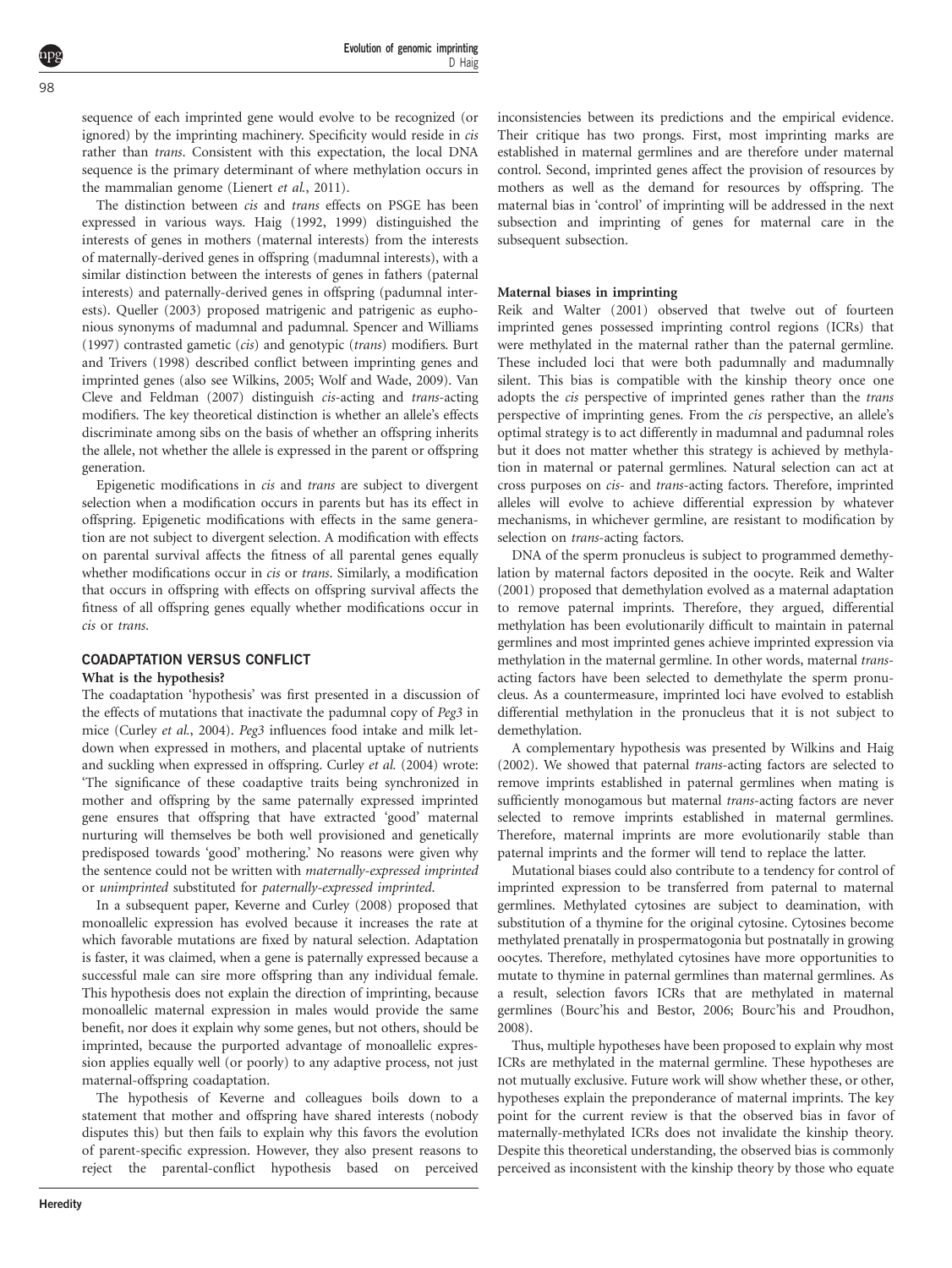conflict between genes of maternal and paternal origin with conflict between mothers and fathers.

[Keverne and Curley \(2008](#page-7-0)) argued that the predominance of maternally-methylated ICRs was inconsistent with parental conflict: '... if genes which extract resources from mother achieve paternal expression by the active process of maternal allele silencing, the question arises as to how natural selection might have initially operated at the maternal locus to effect the foetal-placental phenotype which is disadvantageous to mothers.' Igf2, a gene that encodes a promoter of fetal growth and that is expressed only from its paternal allele, was used as an example. Under the presupposition of parental conflict, 'it is difficult to comprehend ... why the maternal genome actively relinquishes expression of a maternal allele and actively facilitates the expression of a paternal allele in the case of  $Igf2$ . These arguments are 'difficult to comprehend.' Why is silencing of the maternal allele of a fetal growth enhancer disadvantageous to mothers and why does this mean relinquishment of maternal control? How does the maternal genome facilitate expression of paternal alleles? Moreover, the example of Igf2 was ill-chosen because this is one of the few imprinted genes with an ICR that is methylated in paternal rather than maternal germlines [\(Schulz](#page-7-0) et al., 2010).

# Imprinted genes affecting maternal care

Perhaps the strongest challenge to the parental-conflict hypothesis has been observations that inactivation of two imprinted genes in mice, Peg1 and Peg3, cause defective maternal care [\(Lefebvre](#page-7-0) et al., 1998; [Curley](#page-7-0) et al., 2004). The evidence for Peg1 is equivocal because mice with uniparental maternal disomy for the region containing Peg1 are competent mothers [\(Beechey, 2000](#page-6-0)).

Matrigenes and patrigenes of mothers are transmitted at equal frequency to offspring. Therefore, natural selection should act symmetrically on genes for maternal care whether these genes are derived from the mother's mother or mother's father (Hurst et al.[, 2000](#page-7-0)). Two hypotheses have proposed ways this symmetry may be broken to favor madumnal silencing of genes promoting maternal care:—

The first invokes a conflict between a mother's matrigenes and patrigenes because of indirect costs of her behavior for maternal-side relatives. Maternal matrigenes and patrigenes are (usually) equally related to offspring but may be unequally related to other individuals. If care of offspring has costs for these other individuals, say because of increased competition for resources, then natural selection may favor imprinting of a gene for maternal care ([Haig, 1999;](#page-7-0) Ú[beda and](#page-7-0) [Gardner, 2011\)](#page-7-0).

The second invokes a benefit of mothers' current reproduction to paternal-side relatives at a cost to mothers' future reproduction. Matrigenes and patrigenes of mothers are equally related to outbred offspring but may be unequally related to inbred offspring. If young females sometimes mate with paternal-side relatives, then maternal patrigenes may favor increased expenditure in early inbred litters at the expense of later outbred litters ([Wilkins and Haig, 2003b\)](#page-7-0). Both of these hypotheses are based on testable assumptions about mating systems and social structures of wild mice.

Effects of imprinted genes on maternal care have been interpreted as favoring a coadaptational explanation of the evolution of genomic imprinting ([Curley](#page-7-0) et al., 2004). This is odd because coadaptation does not explain imprinting of genes in mothers. Matrigenes and patrigenes of mothers are equally likely to be matrigenes of offspring. Therefore, an advantage of resembling one's mother does not break the symmetry of forces acting on maternal genes for infant care. Moreover, imprinting of genes in mothers undermines the putative advantage of imprinting in offspring when an offspring inherits and expresses a mother's silent allele. The coadapted gene of [Wolf and](#page-7-0) [Hager's \(2006\)](#page-7-0) model, discussed in the next section, is unimprinted in mothers but imprinted in offspring.

#### PHENOTYPIC MATCHING

[Engel \(1997\)](#page-7-0) noted that imprinting increases resemblance of offspring to one parent but decreases resemblance to the other. He suggested greater resemblance might, in some circumstances, enhance fitness. The direction of predictions is straightforward: if resemblance between mothers and offspring enhances fitness, then selection favors silencing of paternal alleles in offspring; if resemblance between fathers and offspring enhances fitness, then selection favors silencing of maternal alleles. These predictions are reversed if selection favors less resemblance between parent and offspring [\(Wolf and Hager, 2009](#page-7-0)).

Benefits of 'resemblance' that have been proposed to explain the evolution of parent-specific expression include: paternally-inherited antigens of the placenta are silenced to avoid mismatch between maternal and fetal antigens [\(Elinson, 1989](#page-7-0)); maternally-derived genes are silenced to increase a child's resemblance to its father and thereby increase the amount of paternal care the child receives ([Christenfeld](#page-7-0) [and Hill, 1995\)](#page-7-0); imprinting matches the size of a baby's head to the size of its mother's pelvis ([Pembrey, 1996\)](#page-7-0); inactivation of patrigenes in daughters and matrigenes in sons increases resemblance to samesex parents and enhances sex-specific fitness [\(Day and Bonduriansky,](#page-7-0) [2004\)](#page-7-0); local adaptation is enhanced by matching offspring phenotype to the parent who disperses less [\(Spencer](#page-7-0) et al., 2004; [Spencer and](#page-7-0) [Clark, 2006](#page-7-0)).

[Wolf and Hager's \(2006\)](#page-7-0) model of 'maternal-offspring coadaptation' is often cited as the theoretical underpinning of the coadaptation hypothesis for the evolution of genomic imprinting. The single-locus model of their paper assigned 'phenotypic values' to maternal  $(m_i)$ and offspring genotypes  $(o_j)$ 

|                         | $A_1A_1$                  | $A_1A_2$ | $A_2A_1$ | $A_2A_2$         |
|-------------------------|---------------------------|----------|----------|------------------|
| $m_i$<br>O <sub>i</sub> | $a_{m}$<br>a <sub>0</sub> | $a_0$    | $-la_0$  | $-a_m$<br>$-a_0$ |

where  $A_iA_j$  individuals inherit  $A_j$  from their mother and  $A_j$  from their father. The parameters  $a_0$ ,  $a_m$  were assumed to be positive, with  $I = 0$ at an unimprinted locus and  $I = 1$  at a padumnally-silent locus. When  $I>0$ , the locus exhibits parent-of-origin effects in the offspring but not in the mother. The advantage of matching was represented by an assumption that the effect of different mother–offspring combinations on offspring fitness  $(\Delta w_{ii})$  was proportional to the product of phenotypic values,  $\Delta w_{ij} = m_i o_j s$  where s was a positive constant representing the strength of selection. It is immediately apparent that offspring genotype has no effect on fitness when mothers are heterozygous because multiplying by zero always gives zero. For simplicity, let  $a_0a_m s = \Phi$ . Then, the  $\Delta w_{ii}$  are:

| <b>Offspring</b>                               | Mother   |          |          |          |  |
|------------------------------------------------|----------|----------|----------|----------|--|
|                                                | $A_1A_1$ | $A_1A_2$ | $A_2A_1$ | $A_2A_2$ |  |
| $A_1A_1$                                       | Φ        | 0        | $\Omega$ |          |  |
| $A_1A_2$                                       | $\phi$   | 0        | 0        |          |  |
|                                                |          | 0        | $\Omega$ | $\phi$   |  |
| $\begin{array}{c} A_2A_1\\ A_2A_2 \end{array}$ |          | 0        | $\Omega$ | Φ        |  |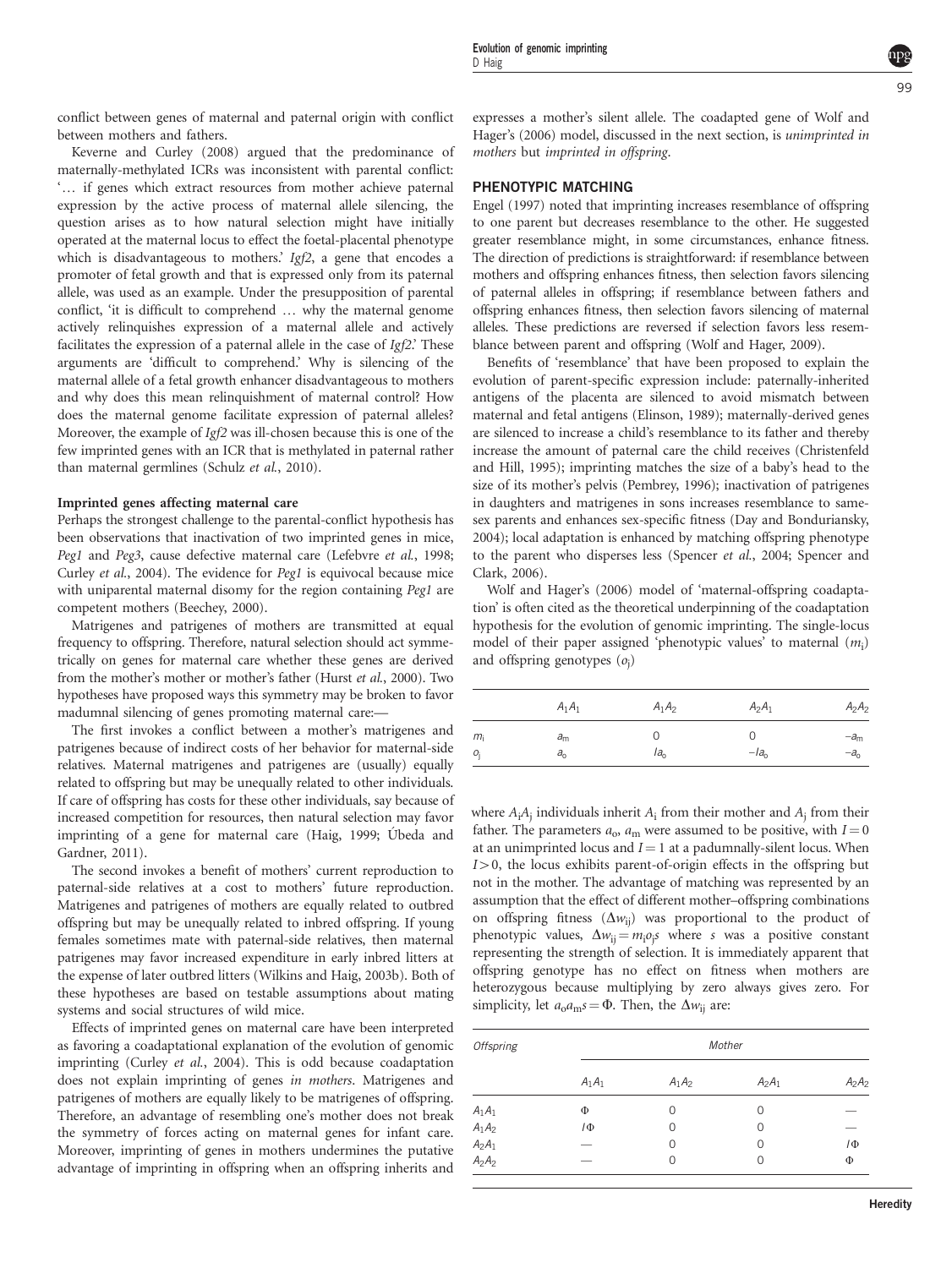Imprinting increases mean fitness because the fitness of heterozygous offspring of homozygous mothers increases with the strength of paternal silencing  $(I)$  and the fitness of all other offspring are unaffected. The model assumes that offspring have higher fitness when they express the same allele as their mother then shows that, under this assumption, silencing of padumnal alleles increases offspring fitness.

Two further features of the model are worth mentioning. First, the model describes a gene that is unimprinted in mothers but maternally-expressed in offspring. Therefore, the model does not explain imprinting of Peg3 which is paternally-expressed in both mothers and offspring. Second, heterozygous mothers are less fit than homozygous mothers. Therefore, selection should eliminate whichever allele is less common. Once polymorphism dissipates, presence or absence of imprinting has no effect on fitness and is not subject to selection. [Wolf and Hager \(2006\)](#page-7-0) side-step this difficulty with an appeal to the ubiquity of genetic variation in natural populations.

A requirement for polymorphism is likely to be a general feature of matching models because all alleles match, regardless of parental origin, in a population with only one allele at a locus. Matching models are implausible candidates to explain the maintenance of imprinted expression over long evolutionary periods. Therefore, such models are unlikely to explain imprinting of Igf2 because this has been maintained in multiple lineages since the divergence of marsupial and eutherian mammals ([O'Neill](#page-7-0) et al., 2000) or imprinting of Peg3 because this has been maintained at least since the common ancestor of cattle, mice, and humans (Kim et al.[, 2007](#page-7-0)).

Benefits of resembling one parent more than the other break the symmetry of selective forces acting on matrigenes and patrigenes of offspring because matrigenes, but not patrigenes, are necessarily present in an offspring's mother whereas patrigenes, but not matrigenes, are necessarily present in an offspring's father. For this reason, advantages of resembling or not resembling a parent can, in theory, favor the evolution of imprinted gene expression. These hypotheses have not considered trade-offs between parental and offspring fitness. If a gene's effects involve such a trade-off, then genetic conflict will be present, and should be considered, along with advantages of matching.

## DIVIDING A MATERNAL PIE

Mothers invest time, energy, and materials in the production of offspring. Sibs differ genetically from each other, and from their mother, because one of the two alleles at each maternal locus is passed at random to each sib and because each sib receives a random choice of one-out-of-two alleles from its father. Thus, a sibship may contain multiple alleles that compete with each other for limited maternal time, energy, and materials. Allelic competition is expressed phenotypically as parent-offspring conflict if it is mediated via demands on mothers but as sibling rivalry if it is mediated via direct interactions among sibs.

The distinction between increasing the size of a pie and increasing the size of a slice provides a convenient metaphor. The pie, of this metaphor, is maternal investment measured in units of surviving offspring. Selection among sibships favors larger pies but selection within sibships favors larger slices. Genes expressed in offspring are subject to both levels of selection but genes expressed in mothers are subject only to the first. The metaphor is imperfect because the size of a pastry pie is determined before it is cut but total maternal investment is influenced by the number and relative size of the slices. One might say that genes expressed in mothers are selected to maximize the size of the pie via its optimal divisions into slices.

A fallacious reason for rejecting parent-offspring conflict dates back to [Alexander \(1974](#page-6-0)) who argued that conflict between generations is illusory because an individual who gains a benefit at a cost to a parent later experiences the same cost as a parent. The fallacy comes from viewing fitness as a property of individuals rather than genes ([Blick,](#page-6-0) [1977](#page-6-0)). One of the alleles at a heterozygous locus in a mother can increase in frequency, at the expense of the other maternal allele, by causing offspring that inherit its copies to take more than their 'fair' share of the pie. By this process, some maternal genes gain higher fitness than others.

Models of parent–offspring conflict are formally analogous to models of meiotic drive [\(Haig, 1996](#page-7-0)). In the former, distortion occurs in the allocation of maternal investment whereas, in the latter, distortion occurs in formation of zygotes. Genes in parents make investment decisions behind a meiotic 'veil of ignorance' [\(Okasha,](#page-7-0) [2012](#page-7-0)) that hides information about which offspring inherit their copies, but genes in offspring have come out from behind the veil and can compete among themselves for larger slices of the maternal pie.

Post-meiotic interactions among sibs may influence the size of the pie to be divided. Actions that enlarge the pie can be considered contributions to a public good. Larger groups should contribute less to public goods than smaller groups because marginal costs are borne by each but marginal benefits are shared by all ([Olson, 1961\)](#page-7-0). The relevant group size is the number of alleles not the number of sibs. The maternal pie is divided by two maternal alleles but more than two paternal alleles when a mother's offspring have multiple fathers. Genomic imprinting allows an imprinted allele to contribute less, or demand more, as a member of the larger group of patrigenes [\(Haig](#page-7-0) [and Wilkins, 2000\)](#page-7-0).

Epistasis between a locus expressed in mothers and a locus expressed in offspring has the formal property that a gene in the mother discriminates among offspring based on the offspring's genotype at another locus. The evolutionary dynamics of this transgenerational epistasis depend critically on whether the interacting loci are linked or unlinked because this determines whether alleles at the maternal locus segregate to offspring independently of their discriminatory effects in offspring. 'Epistasis' is intended here in the population geneticists' sense that allelic variation at one locus interacts in its effects on fitness with allelic variation at another locus.

Transgenerational epistasis between closely-linked loci will be called cis epistasis and between unlinked loci will be called trans epistasis because of a close parallel to my earlier discussion of epigenetic modifications in cis and trans. The parallel is inexact because, in the previous discussion, the interacting loci were both expressed in germ cells before meiosis with the epigenetic modification subsequently inherited by offspring whereas, in the current discussion, a locus expressed in the mother interacts with a locus expressed postzygotically in the offspring. In the former case, one is concerned with an interaction of the diploid maternal genotype at one locus with the haploid madumnal genotype at a second locus. In the second case, one is concerned with the interaction of a maternal locus with a diploid offspring locus (i.e., one must consider the padumnal contribution at the second locus). cis epistasis grades into trans epistasis as the recombination fraction between the loci increases.

Consider the interaction between an imprinting control region (ICR) and a nearby promoter of an imprinted gene controlled by the ICR. The ICR (locus B) acquires an imprint in the mother that controls expression of the promoter (locus A) in offspring where control is exerted in cis. The two maternal haplotypes can be labelled AB and ab. If B and b acquire different imprints, then the maternal imprint at  $B$  affects the expression of  $A$  but not  $a$  in offspring and the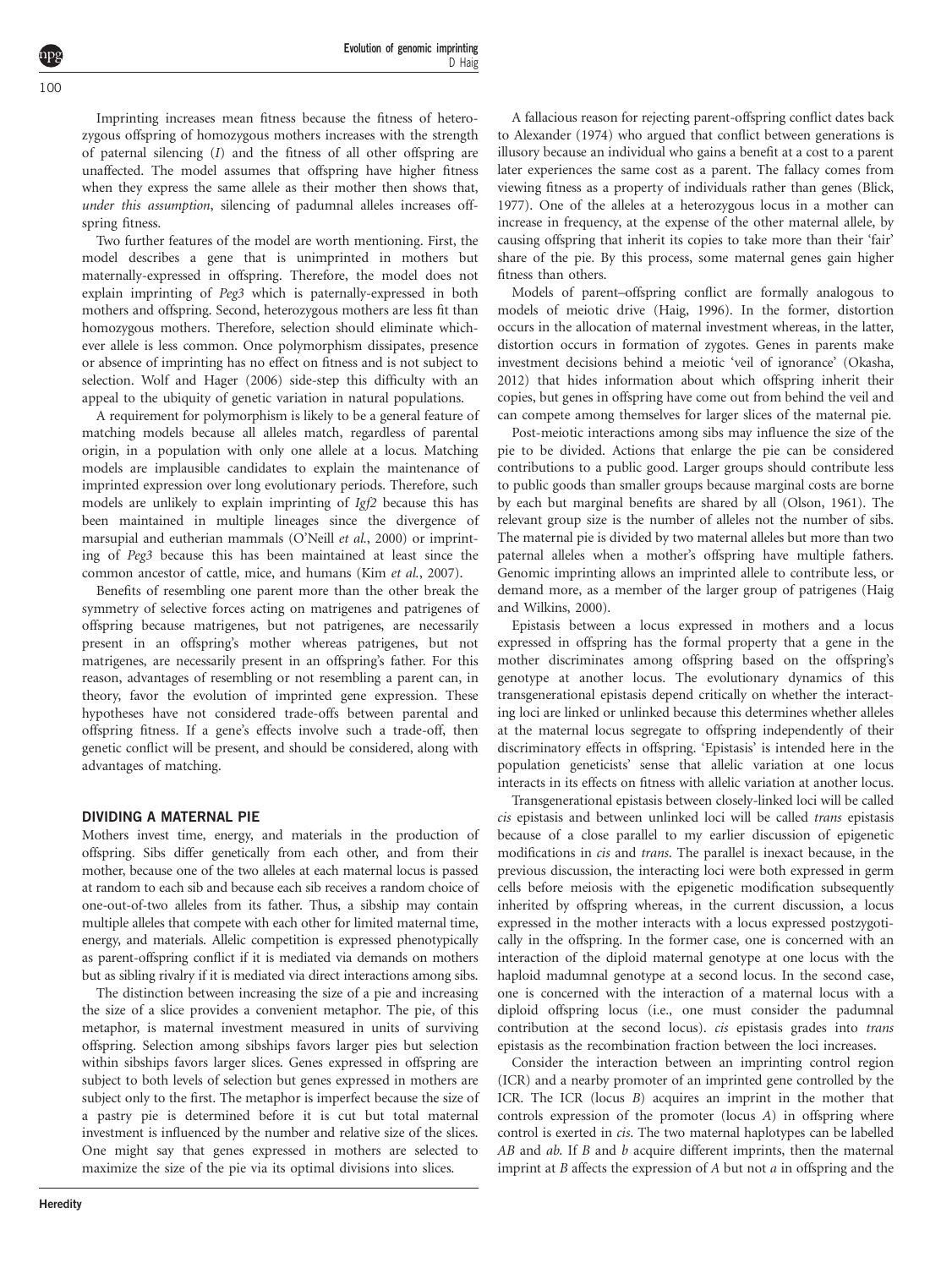maternal imprint at b affects the expression of a but not A. This can be considered epistasis, in cis, between the B locus in mothers and the A locus in offspring.

Now consider a protein-coding B locus expressed in mothers that interacts with a tightly-linked A locus expressed in offspring. Expression of B in AB/ab mothers differentially affects the fitness of offspring that inherit AB rather than ab from their mother. A is favored if it preferentially directs resources to its own copies in offspring. Thus, transgenerational cis epistasis entails a 'green-beard effect' ([Haig, 1996\)](#page-7-0). The 'meiotic veil of ignorance' is transparent for genes with transgenerational cis effects.

In simple terms, successful AB haplotypes could confer benefits on offspring with AB haplotypes (altruistic green-beards, [Figure 1a](#page-1-0)) or costs on offspring with ab haplotypes (spiteful green-beards, [Figure 1b\)](#page-1-0) ([West and Gardner, 2010\)](#page-7-0). This phenomenon, gestational drive, is discussed at greater length in the next section. For present purposes, I elide complexities that arise because offspring are diploid and possess a paternal, as well as a maternal, haplotype.

If A and B are unlinked protein-coding genes, alleles at the two loci assort independently to offspring, linkage disequilibrium is absent, and epistasis between the generations is analogous to an epigenetic modification in trans. Maternal genes with transgenerational trans effects evolve behind the 'meiotic veil of ignorance' to maximize maternal fitness [\(Figure 1d](#page-1-0)).

The possibility of conflict within maternal genomes between loci with transgenerational *cis* and *trans* effects is possibly mitigated by two interrelated considerations. First, each locus in a mother segregates independently of most other loci. Therefore, most epistatic interactions involve trans effects that are selected to enhance maternal fitness, including effects that suppress the gestational drive of genes that interact in cis. Second, cis epistasis between linked genes that is powerful enough to generate significant linkage disequilibrium may be relatively rare. Such interactions should be most likely in gene-rich regions with low recombination.

Matrigenes and patrigenes of offspring are more evenly matched than are transgenerational cis and trans actors of maternal genomes. Each cis-acting region must act on its own against the combined weight of the rest of the maternal genome. By contrast, each matrigene or patrigene has many allies. All matrigenes have concordant interests, independent of their location in the genome, as do all patrigenes. The observation of physical associations within the nucleus between imprinted regions on different chromosomes (Göndör et al., 2011) may facilitate complex coordinated actions by madumnal and padumnal sub-organisms.

The following section reviews models of the joint evolution of genes expressed in mothers and offspring. These models do not consider imprinting but provide a deeper evolutionary understanding of maternal–offspring relations. Transgenerational epistasis favors some allelic combinations over others and thus generates linkage disequilibrium between linked loci. The favored combinations can be considered 'coadapted' if this adjective sheds the implication that coadaptation necessarily enhances maternal or offspring fitness.

# TRANSGENERATIONAL EPISTASIS

# Gestational drive

Consider a mother who is heterozygous (Aa) at a locus expressed in offspring that mediates a fitness trade-off among sibs. For simplicity, assume that the fathers of her offspring are aa (as would be the case in an outbred population when A is rare) and that aa offspring of two aa parents have unit fitness. Half of the mother's offspring will be Aa and half will be *aa*. If the effect of A is to benefit Aa sibs (fitness:  $1 + \beta$ ) at

the expense of *aa* sibs (fitness:  $1 - \gamma$ ), then *A* will increase in frequency when rare for all  $\beta > 0$  (regardless of cost to sibs  $\gamma$ ), because sibs who suffer the cost do not carry the allele imposing the cost. Therefore, A can increase in frequency even if it reduces maternal fitness ( $\gamma > \beta$ ). This phenomenon has been called 'gestational' or 'zygotic' drive [\(Haig, 1996](#page-7-0); Rice et al.[, 2008](#page-7-0)).

Now consider a mother who is heterozygous (Bb) at a second locus that interacts with an offspring locus (Aa) where B, expressed in mothers, causes Aa offspring to gain benefit  $\beta$  at cost  $\gamma$  to aa sibs. The difference from the previous scenario is that now it is  $B$  in mothers rather than A in offspring that causes the redistribution of fitness between Aa and aa sibs. B can be considered a modifier of gestational drive at the A locus.

For simplicity, assume that the mother is doubly heterozygous (AB/ab), the fathers of her offspring are ab/ab, and that ab/ab offspring of two ab/ab parents have unit fitness. The fitness of B is  $(1 - \rho)(1 + \beta) + \rho(1 - \gamma)$  where  $\rho$  is the recombination fraction between A and B. If B and A are unlinked ( $\rho = 0.5$ ), B will be favored by natural selection if  $\beta > \gamma$ , because expression of B does not favor Bb over bb sibs. By contrast, expression of B benefits Bb sibs at the expense of bb sibs if B and A are tightly coupled ( $\rho = 0$ ). In this case, B will be favored for all  $\beta > 0$ , regardless of the cost to sibs  $\gamma$ . Thus, maternal modifiers with the same effects can be subject to divergent selection depending on their chromosomal location relative to the offspring locus being modified. B evolves according to maternal interests when unlinked to A but according to madumnal interests when tightly linked to A.

This informal analysis disregards effects of offspring who inherit A from their fathers. Incorporation of such effects, in the populationgenetic models reviewed in the next section, adds complexity without negating the need to consider distortions of maternal investment within broods in models of mother–offspring 'coadaptation'.

#### Population genetic models

Population-genetic models of epistasis between a locus expressed in mothers and a locus expressed in offspring give a range of outcomes depending on details of the model ([Feldman and Eshel, 1982; Hedrick](#page-7-0) [and Thomson, 1988, Eshel and Feldman, 1991; Haig, 1997b;](#page-7-0) [Bergstrom and Bergstrom, 1999](#page-6-0); [Wolf, 2000\)](#page-7-0). As expected for epistatic selection, linkage disequilibrium is generated between maternal and offspring loci and outcomes depend on the tightness of linkage between the loci. As expected for models of distortion within broods, natural selection need not maximize the number of surviving offspring.

Alliances between maternal alleles that punish 'selfish' offspring and tightly-linked 'altruistic' alleles that escape punishment can, in some scenarios, increase mean fitness near fixation [\(Feldman and Eshel,](#page-7-0) [1982;](#page-7-0) [Bergstrom and Bergstrom, 1999](#page-6-0)). It should be noted that the 'altruistic' haplotypes in these models increase in frequency when rare despite decreasing maternal fitness because of the distortion within broods. In other scenarios, nepotistic alliances go to fixation without increasing mean fitness [\(Haig, 1996\)](#page-7-0). The genetic complexities of maternal–offspring relations defy simple generalizations. The key feature in all these models is the unequal distribution of maternal invetsment in the broods of heterozygous mothers.

[Feldman and Eshel \(1982\)](#page-7-0) will be considered in detail to emphasize the similarity of their conclusions to the heuristic analysis of the previous section. Their model considers an offspring locus (alleles A and  $a$ ) and maternal locus (alleles  $B$  and  $b$ ). An 'altruist' allele  $(a)$  at the offspring locus causes its bearers to pay a personal cost to provide a benefit to all members of mixed sibships whereas bearers of the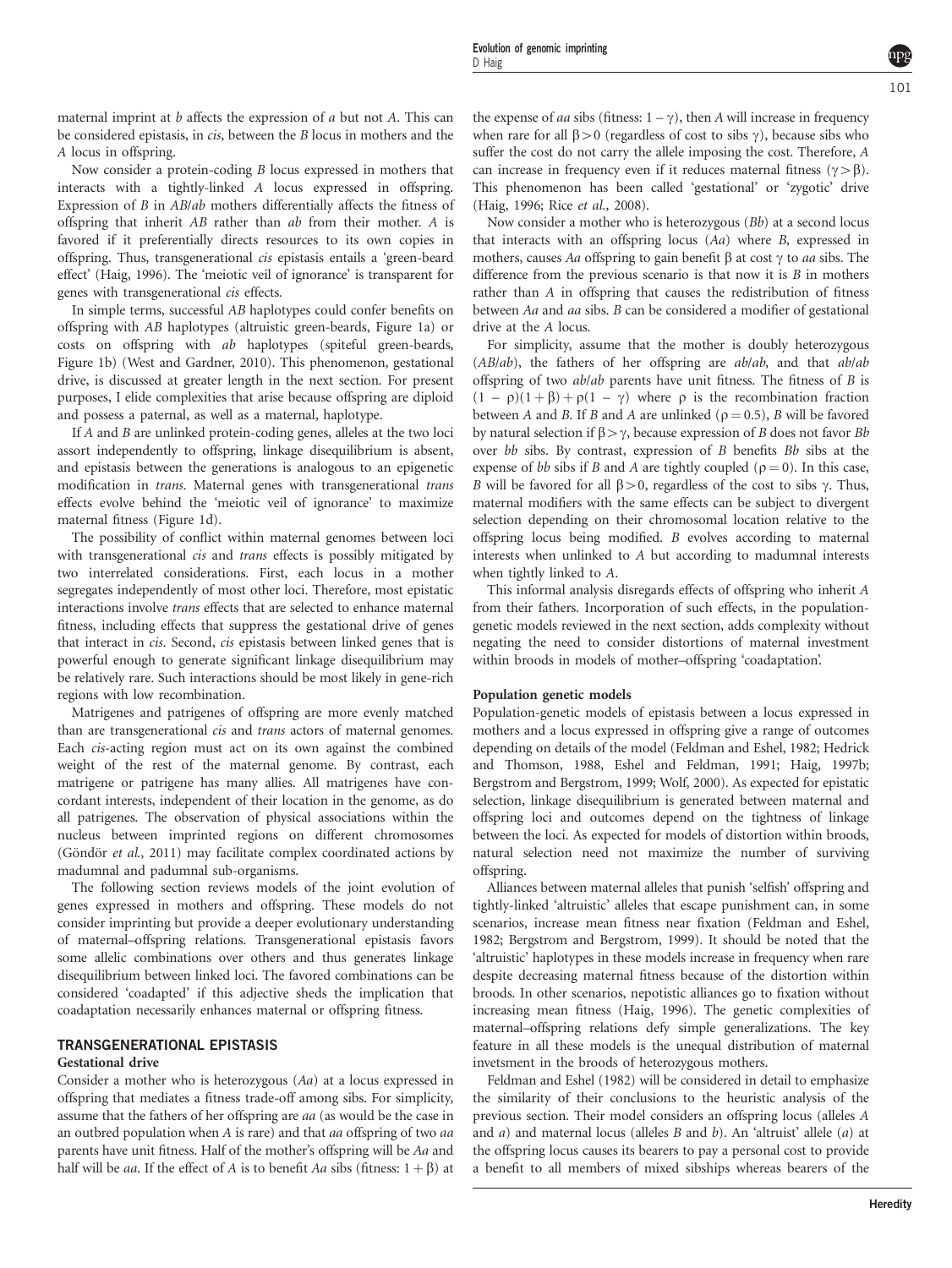<span id="page-6-0"></span>'selfish' allele (A) do not provide the benefit nor pay the cost. An 'interfering' allele at the maternal locus  $(B)$  takes resources from one class of sibs, defined at the A locus, and redistributes them to all sibs. The other maternal allele  $(b)$  does not interfere.

(1) At the 'selfish corner' (fixation of  $A$  and  $b$ ), neither an altruistic allele  $a$  nor an interfering allele  $B$  can invade by itself but a tightlylinked aB haplotype can invade. Although the aB haplotype is labeled 'altruistic' it behaves selfishly when rare by causing a net transfer of resources from AA to Aa sibs.

(2) At the 'altruistic corner' (fixation of  $a$  and  $b$ ), the selfish allele  $A$ can always invade, unaffected by simultaneous introduction of B. The result is unsurprising. If A and B occur on different haplotypes, then they do not interact when rare. On the other hand, B eliminates itself when  $A$  and  $B$  are coupled by taking resources from  $Bb$  sibs in favor of bb sibs.

(3) At a 'structural equilibrium' (A and  $a$  both present,  $b$  near fixation),  $B$  can invade (if tightly linked to  $a$ ) even though it causes a fitness loss to the brood. The 'altruistic' aB haplotype increases in frequency by behaving selfishly when rare.

Readers who consult [Feldman and Eshel \(1982\)](#page-7-0) should note that, in their paper, A is fixed at both selfish and altruistic corners but A's phenotypic effects are switched between the corners. Although this procedure is mathematically elegant, for clarity of verbal exposition, my exegesis has  $a$  fixed at the altruistic corner so that  $A$  and  $a$ maintain the same phenotypic effects.

#### Quantitative genetic models

[Wolf and Brodie \(1998](#page-7-0)) and Kölliker et al. (2005) present quantitative-genetic models of maternal–offspring coadaptation. Their models assume that parent–offspring conflict is 'resolved' and that stabilizing selection acts on maternal and offspring traits. Genetic correlations between these traits are taken as evidence of coadaptation. All forms of epistasis generate linkage disequilibrium. Therefore, genetic correlations between maternal supply and offspring demand are not decisive evidence of 'coadaptation' unless the term simply refers to the generation of linkage disequilibrium by epistatic selection. If this is all that is meant, then coadaptation encompasses both phenotypic cooperation and conflict between the generations.

Maternal investment in one offspring involves an opportunity cost of time or resources that are unavailable for other maternal activities. This opportunity cost is expected to translate into reduced maternal investment in other offspring. Models that simply ignore this tradeoff, or sweep it under the carpet by saying that conflict is resolved, seem to me to commit Alexander's (1974) fallacy. The results of such models should be treated with caution until their conclusions are shown to be robust to incorporation of the trade-off or reasons are given why the trade-off is absent.

## **SUMMARY**

Maternal care involves trade-offs between the residual reproductive value of mothers and the fitness of offspring. [Trivers \(1974\)](#page-7-0) defined when benefits to offspring are evolutionarily balanced by costs to mothers and showed that the fulcrum is placed differently for genes in mothers and in offspring. [Haig \(1992](#page-7-0)) showed that the fulcrum is placed differently for genes of maternal and paternal origin in offspring. Cooperative outcomes are predicted when benefits more than compensate for costs for both parties. Thus, maternal-offspring relations are predicted to be neither purely cooperative nor purely conflictual, as confirmed by everday observations.

Kinship theory explains the evolution of genomic imprinting by an appeal to asymmetric relatedness of matrigenes and patrigenes to social partners, because relatedness determines the placement of the evolutionary fulcrum that balances costs to partners against benefits to self [\(Brandvain, 2010;](#page-7-0) Ú[beda and Gardner, 2010, 2011, 2012](#page-7-0)). Imprinted expression is resistant to invasion by unimprinted alleles once imprinted alleles have gone to fixation (Ú[beda and Haig, 2003](#page-7-0); [Van Cleve](#page-7-0) et al., 2010; [Brandvain](#page-7-0) et al., 2011).

Matching models explain the evolution of genomic imprinting by an appeal to advantages of greater or lesser resemblance between parents and offspring. An offspring's matrigenes are necessarily present in its mother and its patrigenes are necessarily present in its father. Therefore, silencing of patrigenes could be favored if offspring benefit from phenotypically matching their mother or suffer a disadvantage from matching their father. Silencing of matrigenes could be favored if these relations are reversed. Maintenance of imprinting in matching models requires maintenance of polymorphism; otherwise the benefits of imprinted expression are lost.

Both kinship and matching models can, in principle, explain the evolution of imprinted gene expression. Whether a particular model explains actual examples of imprinting must be decided by showing concordance between the model's assumptions and particular genes' effects on fitness. At present, several imprinted genes have phenotypic effects consistent with the parental-conflict hypothesis but none have been shown to exhibit the kind of interaction between maternal and offspring genotypes that would support the matching model of [Wolf and Hager \(2006](#page-7-0)).

Transgenerational epistasis generates linkage disequilibrium among loci and genetic correlations among traits. Genetic correlations between maternal and offspring traits are often implicitly assumed, and sometimes explicitly stated, to enhance the individual fitness of mothers and offspring who are said to be 'coadapted' but this is not a necessary consequence of correlated traits. If a coadapted haplotype distorts the allocation of maternal investment among offspring, then it can increase in frequency despite reducing a mother's fitness as measured by number of surviving offspring [\(Haig, 1996](#page-7-0)).

An important distinction exists between selection on genes that benefit all members of a brood (trans benefits) and selection on genes that preferentially benefit offspring carrying their copies (cis benefits). In the context of mother–offspring epistasis, this distinction corresponds to a difference between maternal loci that are unlinked (trans) or linked (cis) to the offspring loci with which they interact. Unlinked modifiers will generally promote maternal fitness but linked modifiers can favor redistribution of benefits among offspring in ways that reduce maternal fitness.

#### DATA ARCHIVING

There were no data to deposit.

### ACKNOWLEDGEMENTS

The manuscript benefited from comments of Yaniv Brandvain, Sarah Kocher, Manus Patten, Robert Trivers, Francisco Úbeda, Jason Wolf, and the Fundamental Interconnectedness of All Things discussion group.

Alexander RD (1974). The evolution of social behavior. Annu Rev Ecol Syst 5: 325-383. Beechey CV (2000). Peg1/Mest locates distal to the currently defined imprinting region on mouse proximal chromosome 6 and identifies a new imprinting region affecting growth. Cytogenet Cell Genet 90: 309–314.

Bergstrom CT, Bergstrom TC (1999). Does mother nature punish rotten kids? J Bioecon 1: 47–72.

Blick J (1977). Selection for traits which lower individual reproduction. J Theor Biol 67: 597–601.